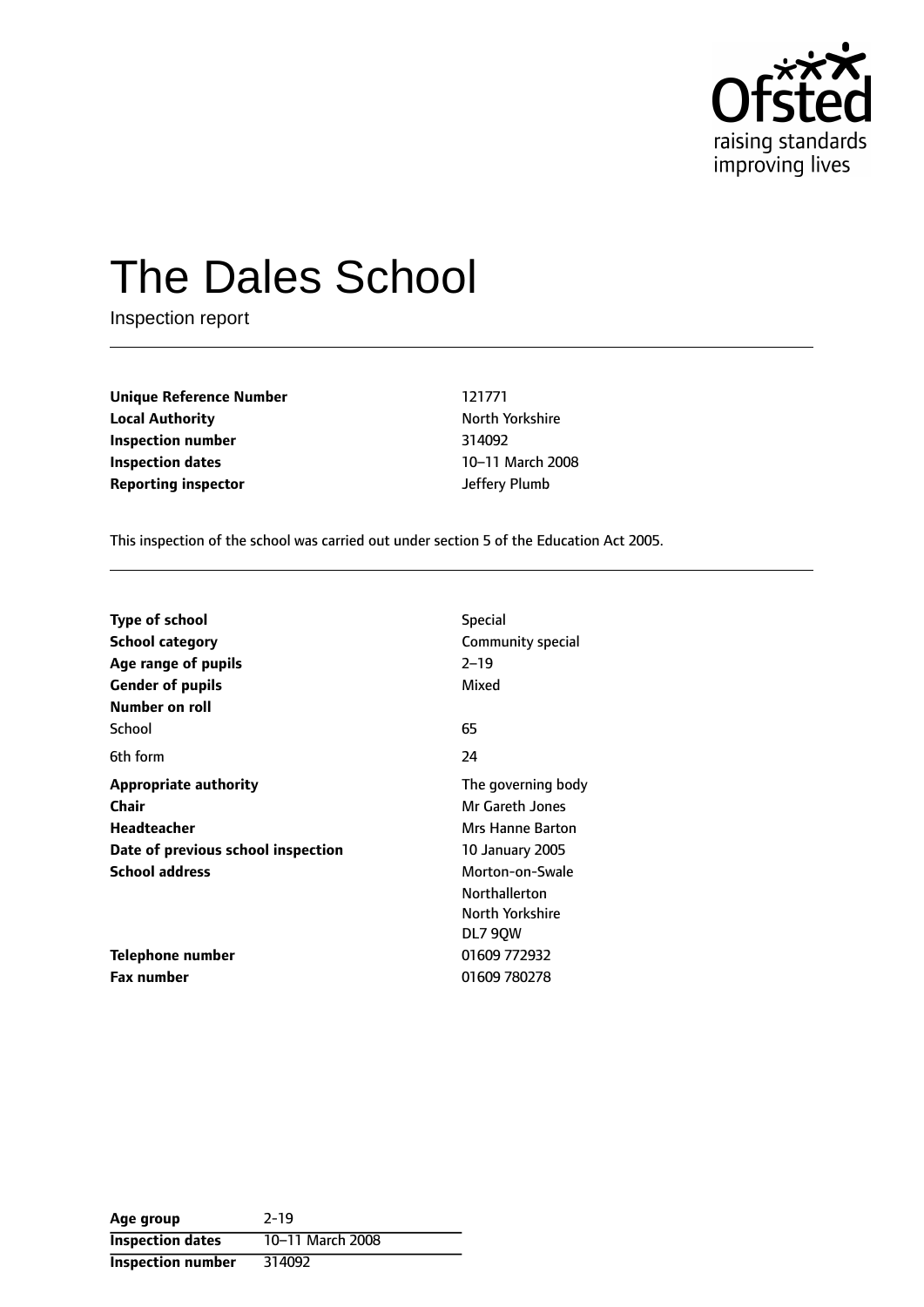.

© Crown copyright 2008

#### Website: www.ofsted.gov.uk

This document may be reproduced in whole or in part for non-commercial educational purposes, provided that the information quoted is reproduced without adaptation and the source and date of publication are stated.

Further copies of this report are obtainable from the school. Under the Education Act 2005, the school must provide a copy of this report free of charge to certain categories of people. A charge not exceeding the full cost of reproduction may be made for any other copies supplied.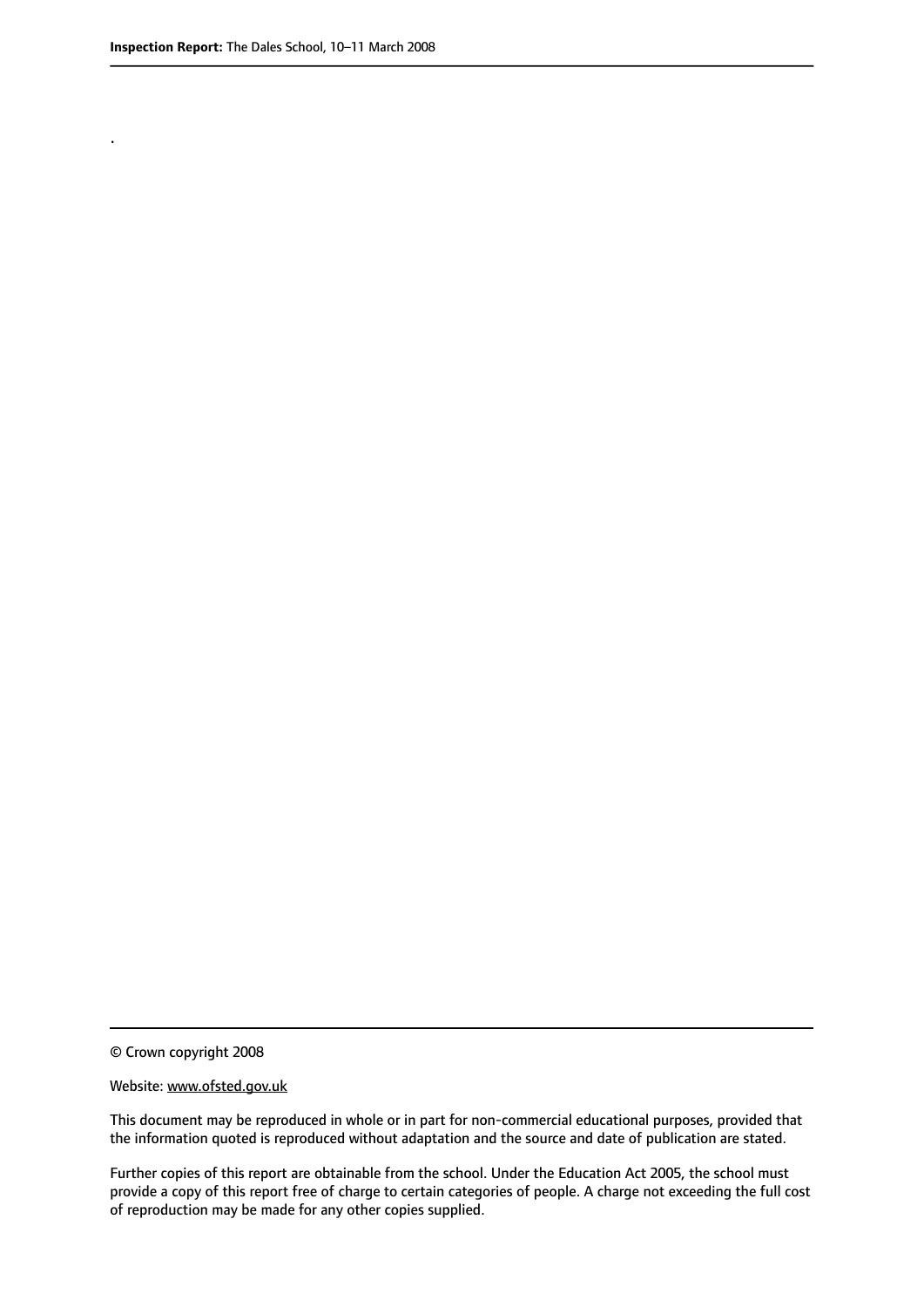# **Introduction**

The inspection was carried out by two Additional Inspectors.

## **Description of the school**

The Dales School is designated as a special school for pupils with severe and profound and multiple learning difficulties. All pupils have a statement of special educational need. There are few minority ethnic pupils and none are at an early stage of learning to speak English. The proportion of pupils eligible for free school meals is below that found typically in a school of this kind. Their attainment on entry is well below the national average reflecting the severity of pupils needs. A significant number of pupils are designated as in public care because of the respite provision made for their families. Imaginative use is made of off-site provision to support pupils' education. The local authority is currently reviewing its strategy for pupils with special educational needs. This school provides outreach support to help mainstream schools include pupils with severe and complex needs. It has gained the following awards: Investors in People Award, Healthy Schools Award, Activemark and Sportsmark and the Inclusion Quality Mark.

## **Key for inspection grades**

| Grade 1 | Outstanding  |
|---------|--------------|
| Grade 2 | Good         |
| Grade 3 | Satisfactory |
| Grade 4 | Inadequate   |
|         |              |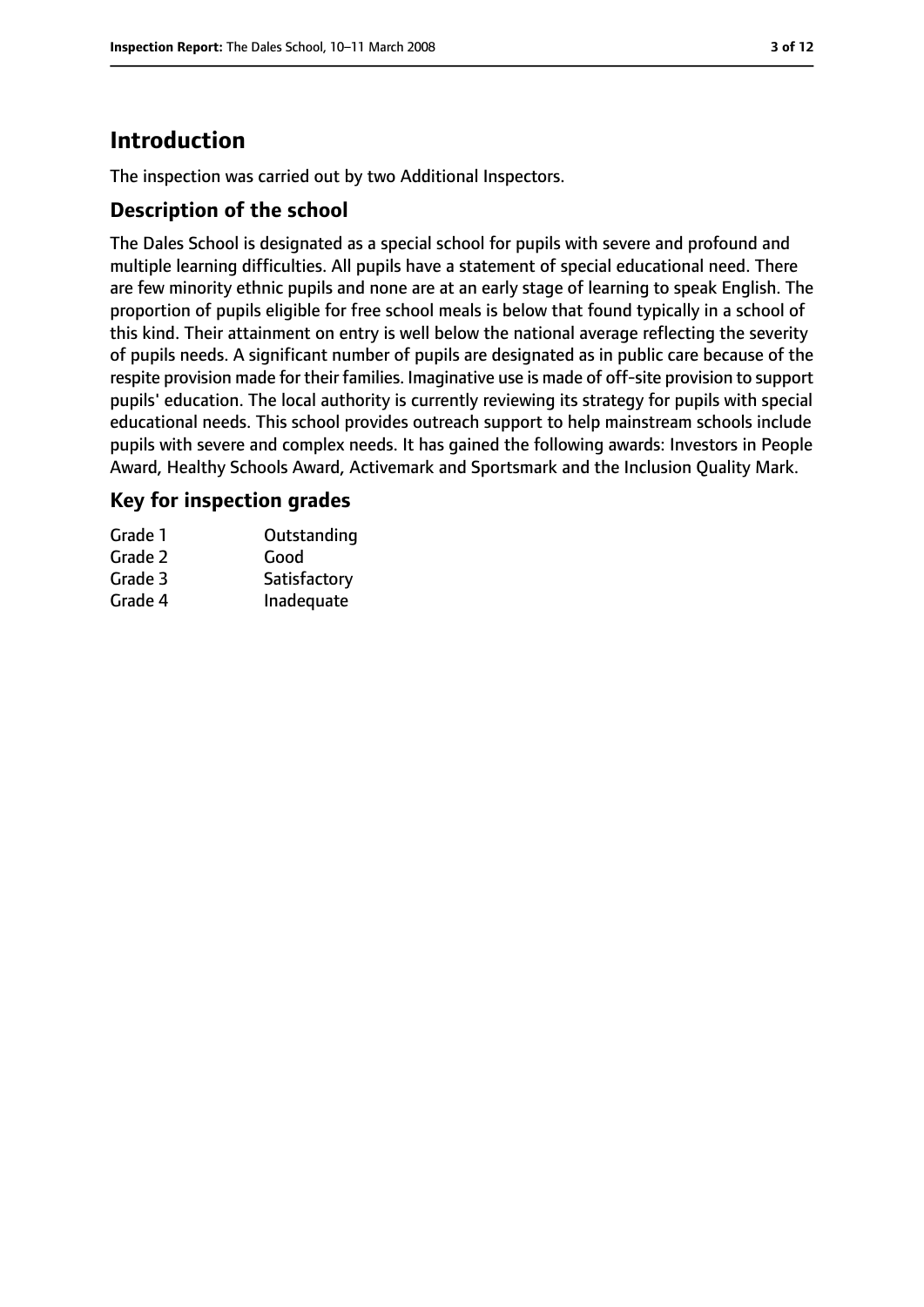# **Overall effectiveness of the school**

#### **Grade: 2**

This is a good school with some outstanding features. The headteacher and chair of governors in partnership have successfully created a culture whereby all staff refuse to allow pupils' disability to be a barrier to their learning and achievement. Consequently, parents and carers say, 'this is a school which is innovative in its approach to teaching, maximising the realistic potential of each pupil'. A dedicated and hard working team of teachers, teaching assistants and health professionals ensure that pupils are enabled to communicate their needs using a range of suitable aids. Consequently, pupils gain confidence to cope in the community independently. A particular strength is the advocacy support given to pupils to enable them to express their views, and in a dignified manner make decisions about their own care plans and education. In some aspects of its work, such as outreach support with mainstream schools to include pupils with severe learning difficulties, the school is at the cutting edge of improving the quality of life for pupils with disabilities.

Achievement against the objectives within many pupils' statements of special educational need is good. They make rapid gains in communication and become confident learners. At the same time, pupils whose medical needs slow their progress significantly, together with their families, are supported exceptionally well. Teaching is good and geared to meet the needs of the pupils. Teachers are very knowledgeable about the important issues which face pupils with severe and profound learning difficulties in their lives and help them develop the skills required to become asindependent as possible. They ensure that they are comfortably positioned to accesslearning and that the resources grasp their interest and attention. A small proportion of teaching is satisfactory and does not sufficiently challenge pupils or give them enough time to respond to questions. On these rare occasions the pace of learning slows. The curriculum is good and ensures that pupils develop life and work-related skills.

Aspects of the quality of care and support pupils receive are outstanding, but the system of tracking the very small steps of progress they make is not sufficiently refined; it impinges slightly on the overall quality of teaching and learning. Some parents express a concern about cuts in the hours of health professionals who so effectively support their children's learning at school and about deficiencies in the accommodation. The headteacher has strategies to overcome these deficiencies, such as providing good quality educational provision for pupils on other sites and effectively deploying educational staff to support pupils' medical needs. The school recognises that the curriculum provision, although good could be improved if it had a specialist sensory room. Pupils' personal development is outstanding. Imaginative and creative strategies promote their health, fitness and safety exceptionally well. Leadership and management are effective at all levels, but the management of a system to more effectively track those very small steps of progress pupils make is not yet good enough. Governance is very good. Improvement since the last inspection is good as is the capacity for further improvement. The school provides good value for money.

## **Effectiveness of the sixth form**

#### **Grade: 2**

The sixth form is well led and managed. Students progress well so that by the time they leave school the vast majority are equipped to enter further education colleges enabling them to achieve their potential. The curriculum is good and ensures that pupils extend the life and work-related skills built successfully earlier in school. The outstanding opportunities started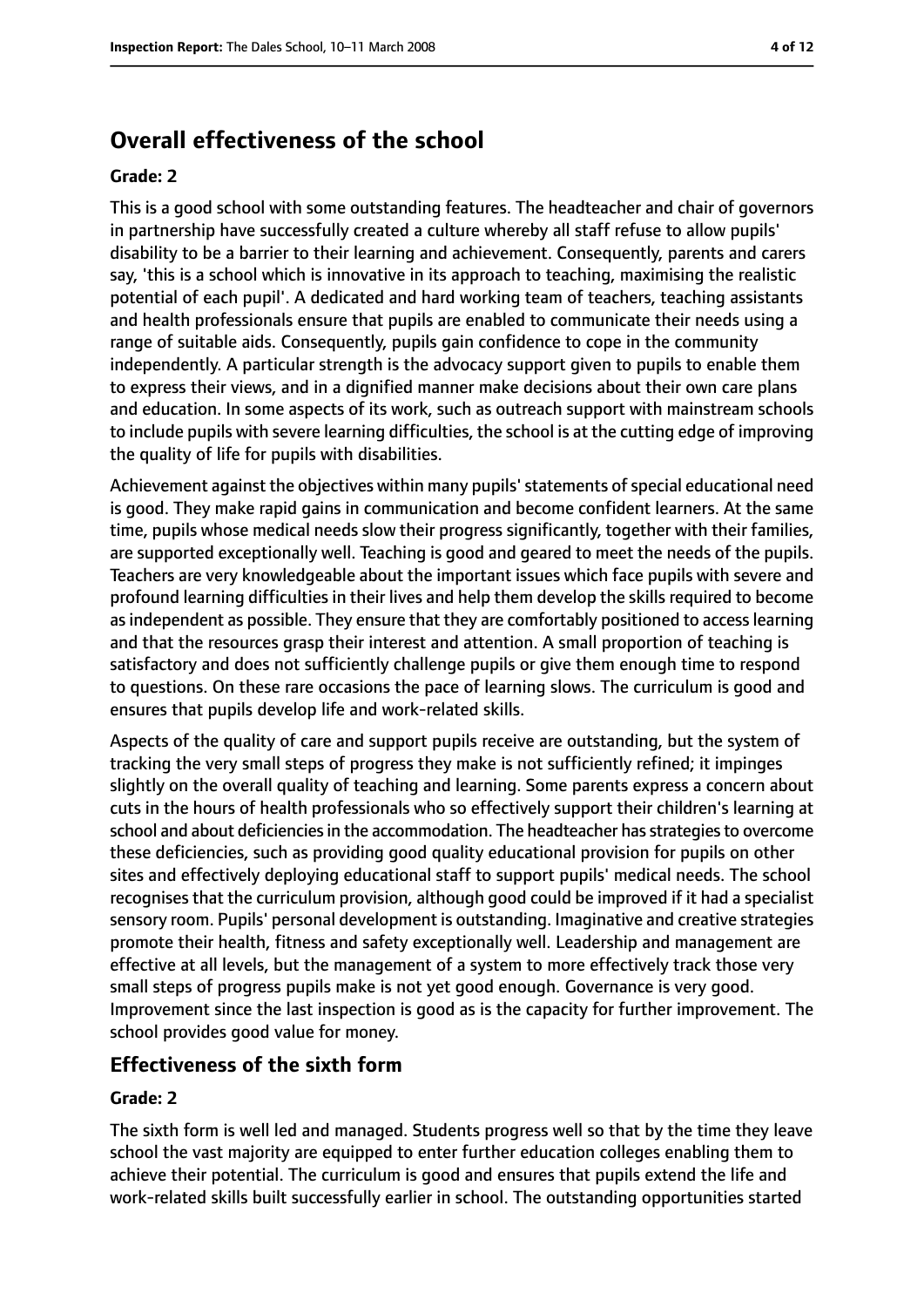in Key Stage 4 to work alongside able-bodied students at college are continued. Good teaching and learning ensures students continue to build in confidence and so that they stand every chance of living as independently as possible; a significant strength being the way in which they are supported in being assertive about their rights whilst being aware of their responsibilities. An outside careers advisor provides excellent support in enabling post-16 students to access the very best further education courses when they leave school.

## **Effectiveness of the Foundation Stage**

#### **Grade: 2**

Children enter the Foundation Stage with very severe and complex needs. Because of the good teaching and care they receive, they make good progress. Enticed by objects of reference and their accompanying symbol at the start of the day children begin to attend with their eyes. Over time, some make good progress as seen by the child who in answer to the question, 'Can you find me the picture for going home time?', fetched the correct symbol and waving with her hands vocalised 'Goodbye'! Breakthroughs such as this bring real joy to parents. The teacher and teaching assistants work effectively on what is most important in a child's life at that moment in time. It may be to tolerate sitting on a chair for a few seconds; touching a messy substance without screaming; attending with the eye for a split second at the computer. The severity of children's needs is catered for well. Effective leadership and management have successfully adapted the national strategy for children of this age so that it meets the needs of children with extremely complex needs. Hard work and imagination have gone into ensuring that an incredibly small outdoor area is used effectively to support children's development of communication, physical development skills and social development through interesting play activities in the fresh air daily.

## **What the school should do to improve further**

- Improve the small amount of satisfactory teaching so as to raise achievement further.
- Improve the system for tracking the very small steps of progress pupils make and use this information to improve planning and raise achievement.
- Work with partners to improve the accommodation to enhance further the curriculum; and to ensure the acute health needs of pupils continue to be met.

# **Achievement and standards**

#### **Grade: 2**

#### **Grade for sixth form: 2**

Achievement is good. Pupils make good progress in English, mathematics and science. Gains in developing communication skills are rapid. Using switches and pointing with their eyes, pupils with the most complex needs express what they want. Others communicate choices independently and successfully using pictures. The highest attainers talk confidently and with humour. Progress in reading is good. Pupils with the most complex needs show anticipation and express excitement during sensory story time; others read pictures and symbols; whilst the highest attainers read age appropriate texts, such as a modified version of 'The Tempest'. Because many of the pupils have poor hand control, writing is difficult for them. However, the highest attainers write interesting stories, assisted well by computer programs. Pupils develop practical mathematical skills well across subjects and in science they begin to sequence information with a degree of accuracy. Information and communication technology supports the good progress pupils make, as seen in a Key Stage 3 music lesson where a pupil used his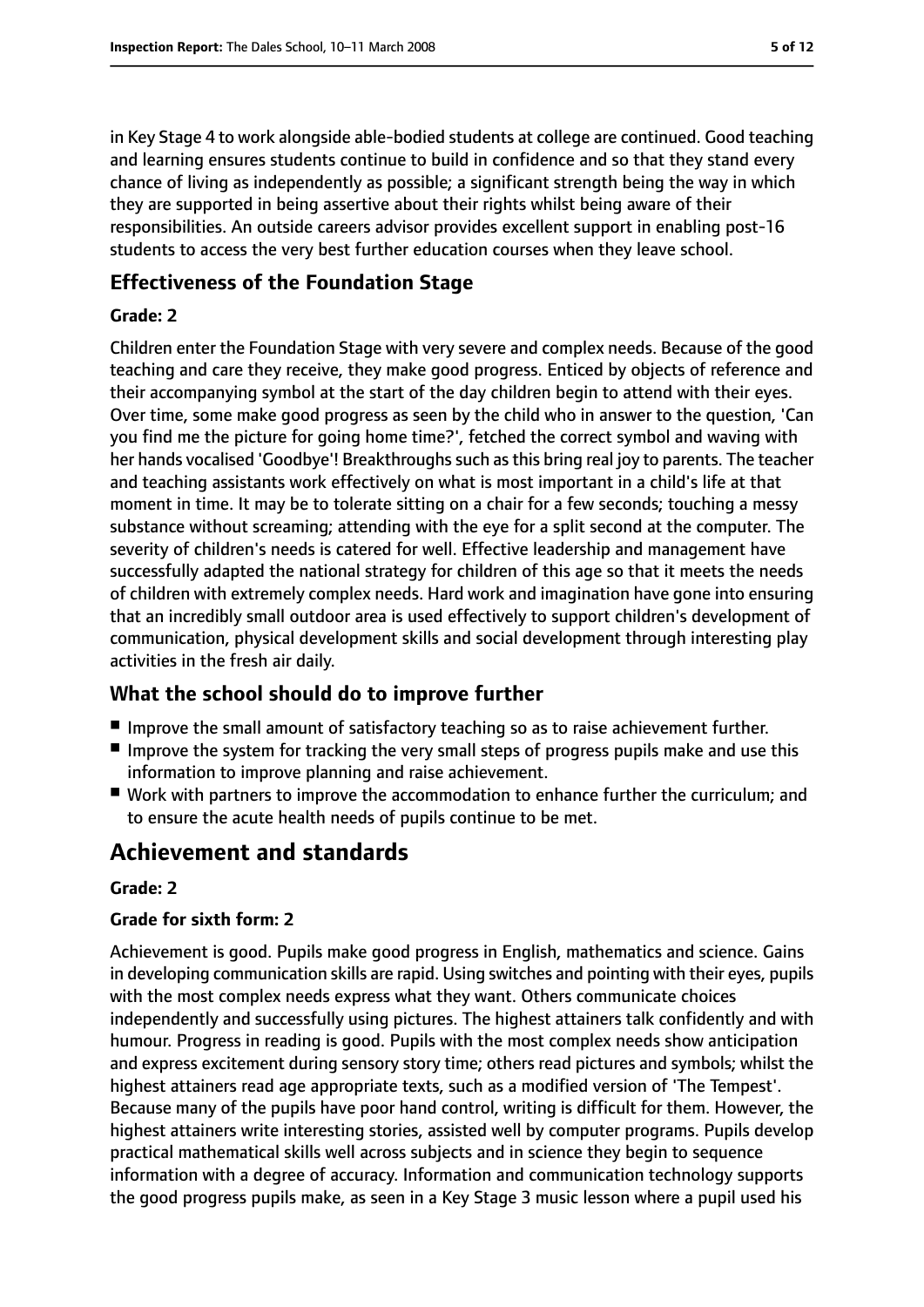head to control sound by breaking a beam to create a tune. Outstanding opportunities made for Key Stage 4 pupils to work alongside able-bodied students at college make a very valuable contribution to their good gains in confidence and learning. They excel in creative arts and put on joint public performances with students from the college. The skills they accrue at college and on work placements are accredited. Their communication, work and social skills are well developed.

Pupils with severe hearing impairment make rapid gains with letter sounds because of the support given by the speech therapist. Good positioning enables many to feed independently and with dignity. Pupils with severe medical conditions are fully included in all learning experiences. Their achievements, such as being free from pain, because of sensitive positioning in the hydrotherapy pool are celebrated. The highest attainers make good progress and are enabled, with support, to join in learning with pupils in mainstream schools.

# **Personal development and well-being**

#### **Grade: 1**

#### **Grade for sixth form: 1**

Pupils enjoy school as seen by the gorgeous smiles on their faces and the glow in their eyes in lessons. Keen to have their say through the school council, pupils make a valuable contribution, with advocacy support, to improving the school's environment. All are involved in decision-making about the quality of their education provision as part of their annual review. The headteacher successfully promotes pupils' interest in healthy eating by supplementing the daily fruit provided by the local authority with large and colourful bunches of grapes and bags of oranges which excite their taste buds. An all-inclusive physical education programme which includes the use of a swing designed for disabled children, dancing in wheelchairs and horse riding contributes well to pupils' physical fitness. Pupils' independence and work skills are developed well in real life work situations. Behaviour is good. As pupils are given the means to communicate choice about their lives they become less frustrated and their behaviour improves. This is particularly noticeable amongst pupils with autism. Attendance is good. Authorised absence reflects visits to and treatment in hospital for pupils with acute medical needs. The spiritual, moral, social and cultural development of pupils is good and pervades school life.

# **Quality of provision**

## **Teaching and learning**

#### **Grade: 2**

#### **Grade for sixth form: 2**

Teaching is good and so pupils learn well. Teachers' enthusiasm and love for the job give their teaching a sparkle and the sensory resources they use causes pupils to be stimulated, attend with their eyes and communicate responses. A particular strength is the way in which teachers give pupils opportunities to respond using signs; pictures; switches; electronic devices for talking; and using words. Assuring the dignity of the pupil lies at the heart of all teaching and learning, and, consequently, pupils gain confidence in that they are secure to answer questions in the manner they are comfortable with. A clear understanding of pupils' individual needs is central in most of the teaching, as evidenced by the lesson in which a child was moved through his anxiety of touching messy substances to explore a sticky mess. Colourful objects, use of sounds and movement are the secret ingredients in gaining pupils' interest and excitement in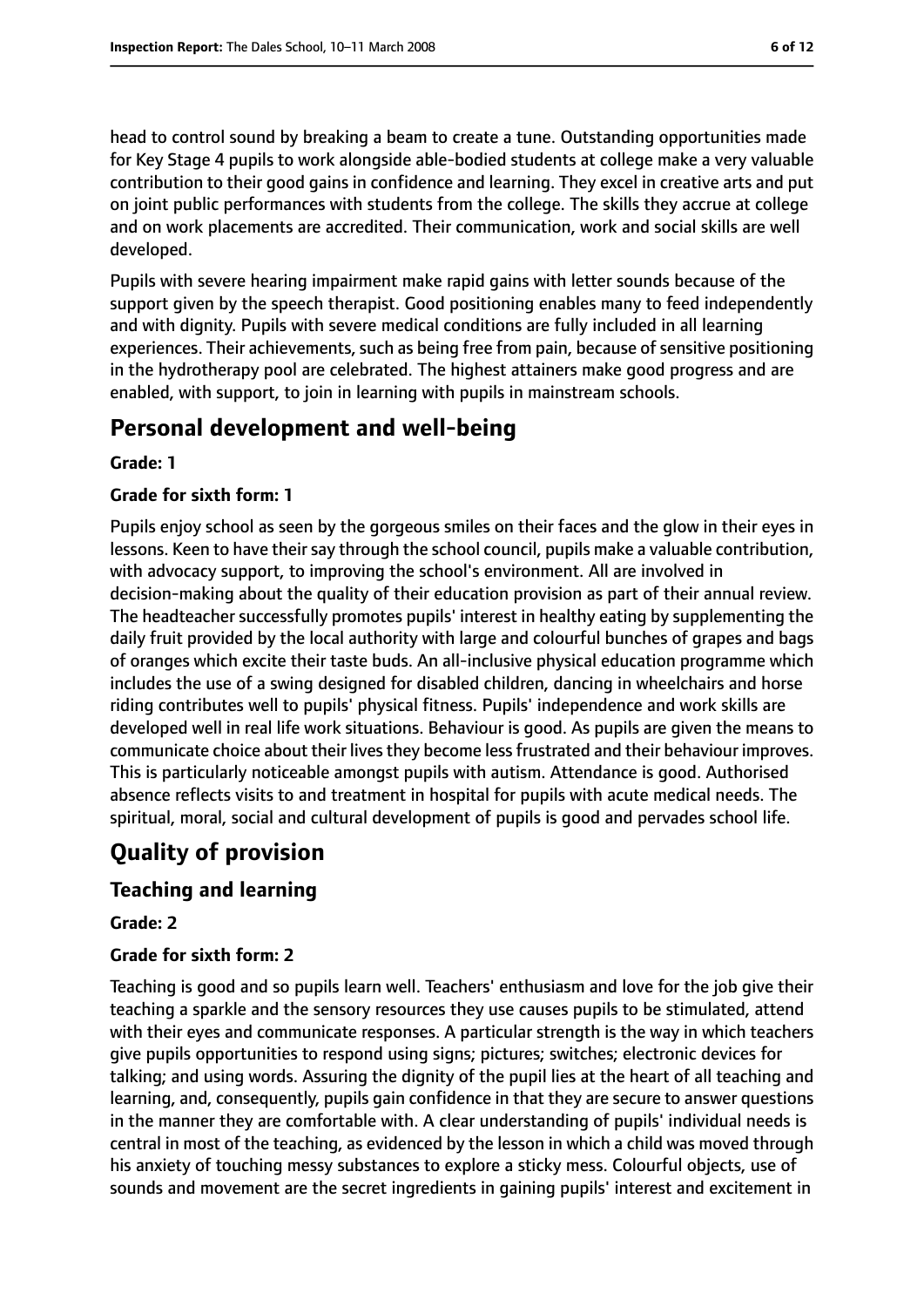learning. Teaching assistants are very skilful in ensuring that all pupils are included in the activities in lessons and in managing their behaviour. In particular, they give excellent support to pupils who are having a bad day due to new medication or a change in their circumstance. Computers are used well to move pupils on in their learning, particularly in writing and meeting specific additional needs such as visual impairment. On the rare occasions where teaching is satisfactory, teachers talk too much and do not give the pupils enough space to respond to questions. In addition, in such lessons expectations are not always high enough and the pace of learning drops.

## **Curriculum and other activities**

#### **Grade: 2**

#### **Grade for sixth form: 2**

The curriculum is good. Each pupil has a personal, tailor-made curriculum programme matched to need. Therapy is integral to the curriculum reducing the amount of time pupils are removed from class to support their medical needs. The National Curriculum has been suitably modified throughout Key Stage 1 to Key Stage 3. It is relevant and focuses on developing pupils' communication and mobility skills effectively through interesting and relevantsensory activities. However, pupils do not get the opportunity to learn a foreign language. This is not a statutory breach because of the way in which they have been correctly exempted, but it hinders the school's otherwise effective enhancement of pupils' awareness of cultural diversity. Provision for religious education and personal, social, health and citizenship education is good. These subjects enable pupils to develop as sensitive and caring citizens and contribute effectively to supporting them in adopting a healthy and safe lifestyle. Key Stage 4 pupils attend college and experience valuable vocational experiences in the work place. These experiences equip them well to become responsible and, as far as is possible, independent citizens in the community. Creative use of off-site provision compensates for deficiencies in the school's accommodation and enables students to be included in college with able-bodied students. Although teachers do everything they can to overcome the lack of a specialist sensory room, provision is not as effective as it might otherwise be. Good use is made of visitors and visits to enhance pupils' learning. Students who attend the local college enjoy an after-college drama club.

#### **Care, guidance and support**

#### **Grade: 2**

#### **Grade for sixth form: 2**

The quality of care and support is outstanding, but the system for tracking the very small steps of progress pupils make requires refinement. Pupils' needs, including their medical needs, are known and catered for exceptionally well. Staff know what triggers anxiety in the pupils and plan to keep them stress free without failing to challenge them. Health professionals work in an effective partnership with education staff to ensure that some very sick pupils access a good curriculum. Parents speak exceptionally well of them, but are concerned about the level of support. External advocacy support benefits pupils enormously as they gain confidence in speaking up for themselves. Induction procedures are outstanding and help children settle very quickly into school. Robust child protection procedures are in place. Risk assessments are thorough and detailed. There are clear protocols and procedures in place to ensure medicines are administered safely, that the chemical balance of the hydrotherapy pool is maintained correctly and for the disposal of clinical waste.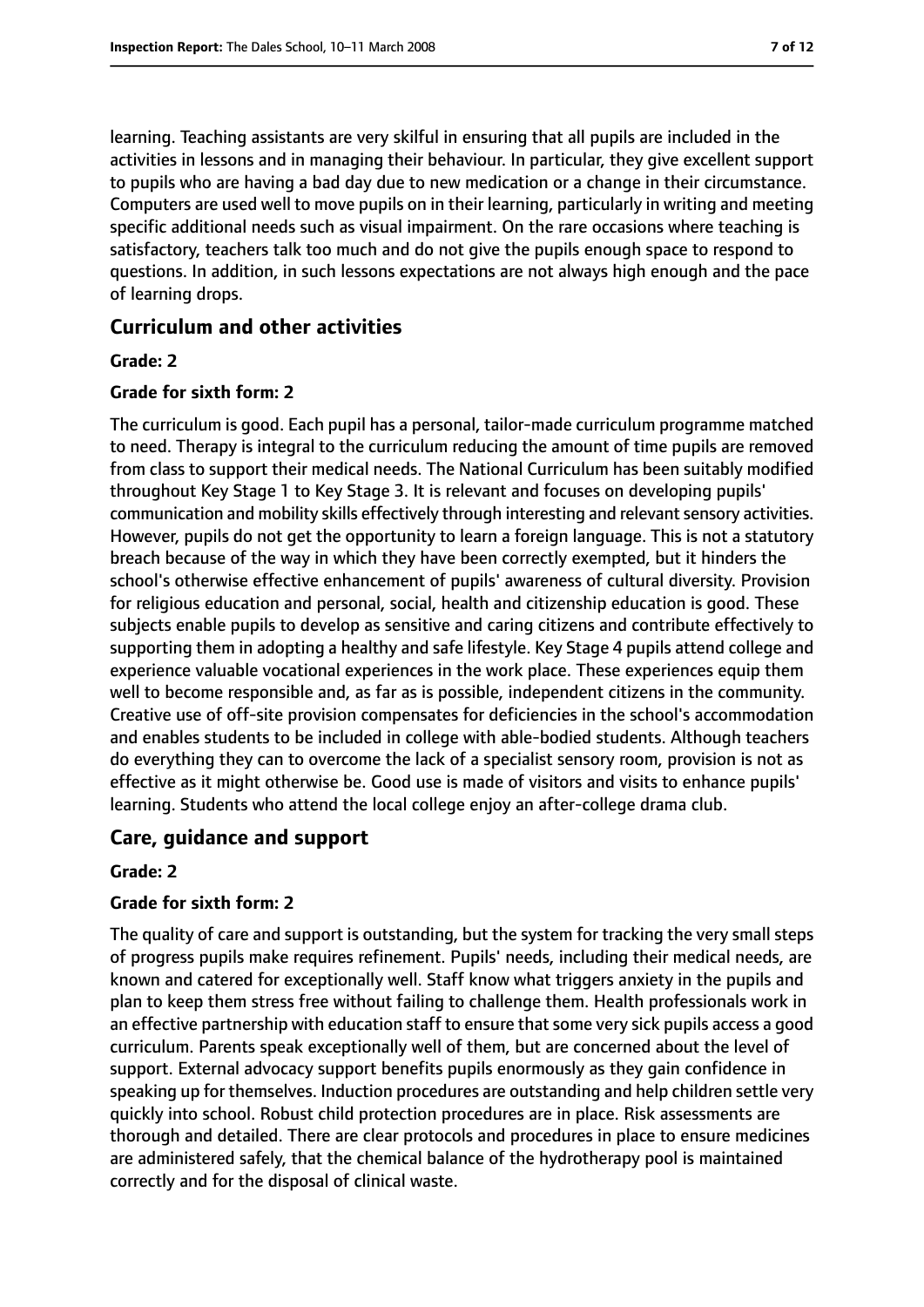# **Leadership and management**

#### **Grade: 2**

#### **Grade for sixth form: 2**

The headteacher leads the school exceptionally well. She has successfully involved all staff in decision-making and planning for school improvement. She ensures that all staff receive good professional development which benefits the pupils and equips them well for their career development. Consequently, staff morale is high. Members of the senior leadership team are clear about roles and responsibilities and how their work impacts on removing barriers to learning for vulnerable pupils with complex needs. The management of outreach support for mainstream schools to help them include pupils with very complex needs is a significant strong feature. Effective systems are in place for monitoring the school's performance. The school knows its strengths and weaknesses well and successfully plans for improvement. However, the system to track the small steps of progress pupils make is not sharp enough and this important management task is in need of improvement. Governance is very effective. Governors support and constructively challenge the headteacher very effectively.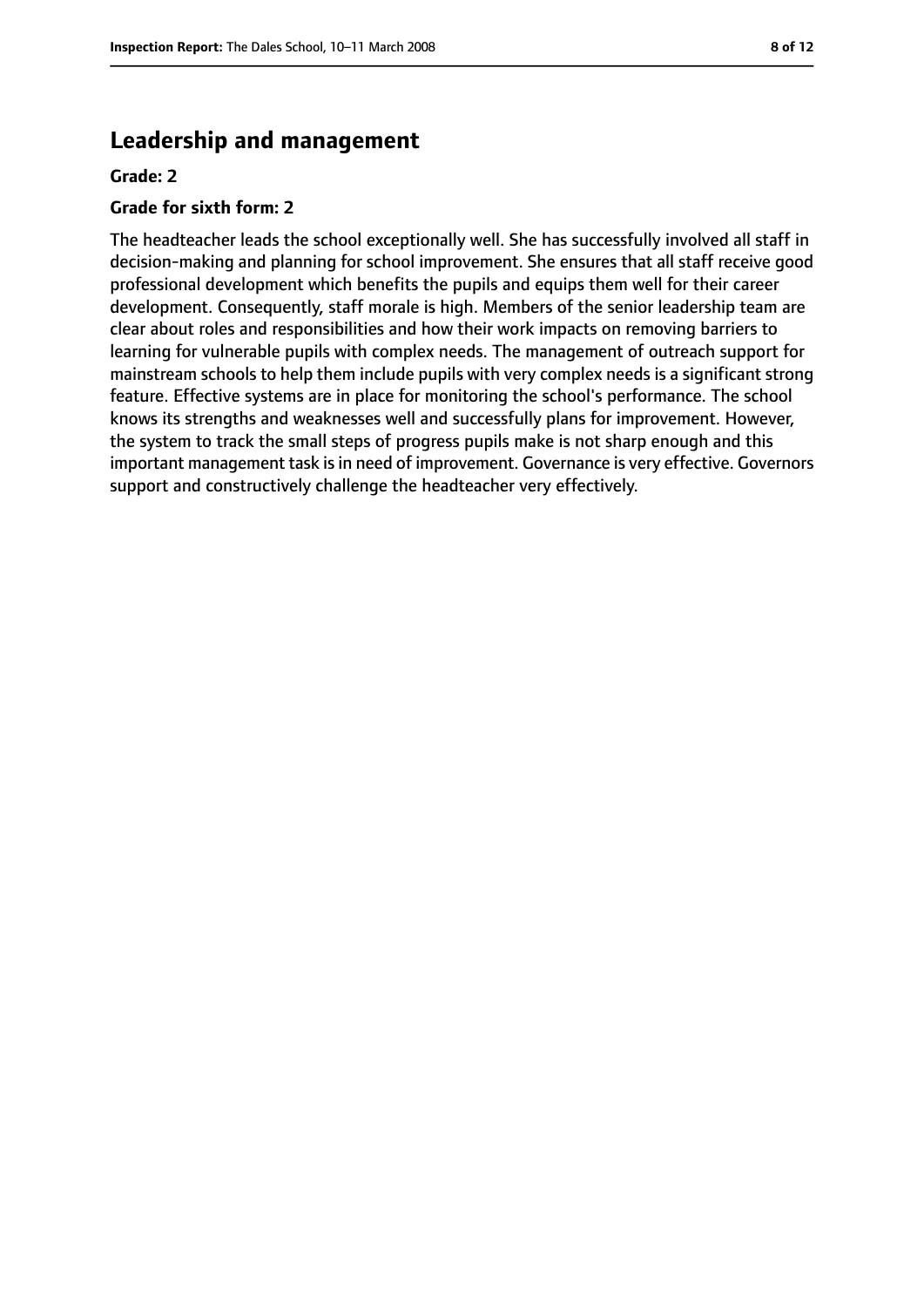**Any complaints about the inspection or the report should be made following the procedures set out in the guidance 'Complaints about school inspection', which is available from Ofsted's website: www.ofsted.gov.uk.**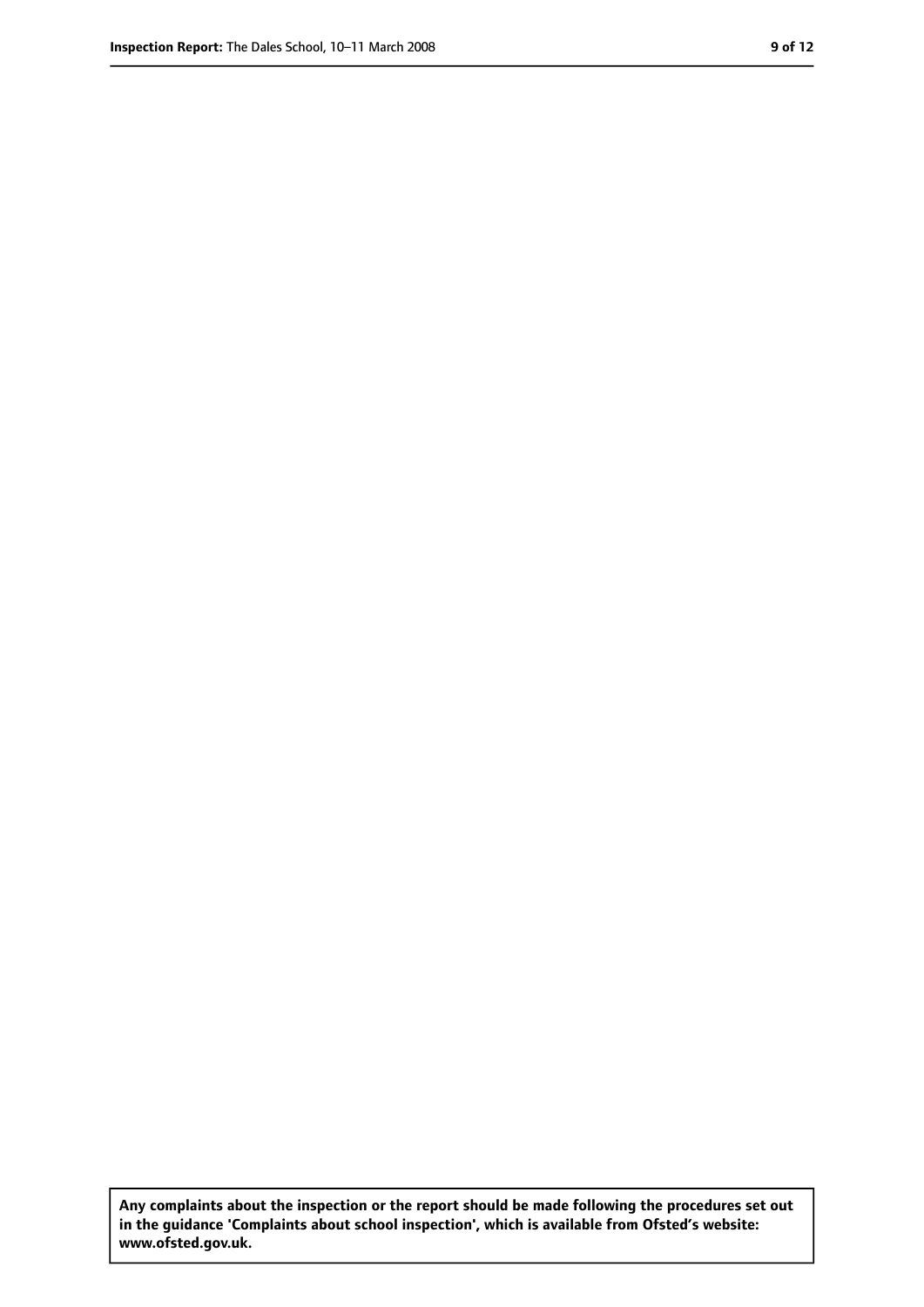#### **Annex A**

# **Inspection judgements**

| Key to judgements: grade 1 is outstanding, grade 2 good, grade 3 | <b>School</b>  | $16-19$ |
|------------------------------------------------------------------|----------------|---------|
| satisfactory, and grade 4 inadequate                             | <b>Overall</b> |         |

# **Overall effectiveness**

| How effective, efficient and inclusive is the provision of<br>education, integrated care and any extended services in meeting<br>the needs of learners? |     |     |
|---------------------------------------------------------------------------------------------------------------------------------------------------------|-----|-----|
| Effective steps have been taken to promote improvement since<br>the last inspection                                                                     | Yes | Yes |
| How well does the school work in partnership with others to<br>promote learners' well-being?                                                            |     |     |
| The effectiveness of the Foundation Stage                                                                                                               |     |     |
| The capacity to make any necessary improvements                                                                                                         |     |     |

## **Achievement and standards**

| How well do learners achieve?                                                                               |  |
|-------------------------------------------------------------------------------------------------------------|--|
| The standards <sup>1</sup> reached by learners                                                              |  |
| How well learners make progress, taking account of any significant<br>variations between groups of learners |  |
| How well learners with learning difficulties and disabilities make<br>progress                              |  |

# **Personal development and well-being**

| How good is the overall personal development and<br>well-being of the learners?                                  |  |
|------------------------------------------------------------------------------------------------------------------|--|
| The extent of learners' spiritual, moral, social and cultural<br>development                                     |  |
| The extent to which learners adopt healthy lifestyles                                                            |  |
| The extent to which learners adopt safe practices                                                                |  |
| How well learners enjoy their education                                                                          |  |
| The attendance of learners                                                                                       |  |
| The behaviour of learners                                                                                        |  |
| The extent to which learners make a positive contribution to<br>the community                                    |  |
| How well learners develop workplace and other skills that will<br>contribute to their future economic well-being |  |

# **The quality of provision**

 $^1$  Grade 1 - Exceptionally and consistently high; Grade 2 - Generally above average with none significantly below average; Grade 3 - Broadly average to below average; Grade 4 - Exceptionally low.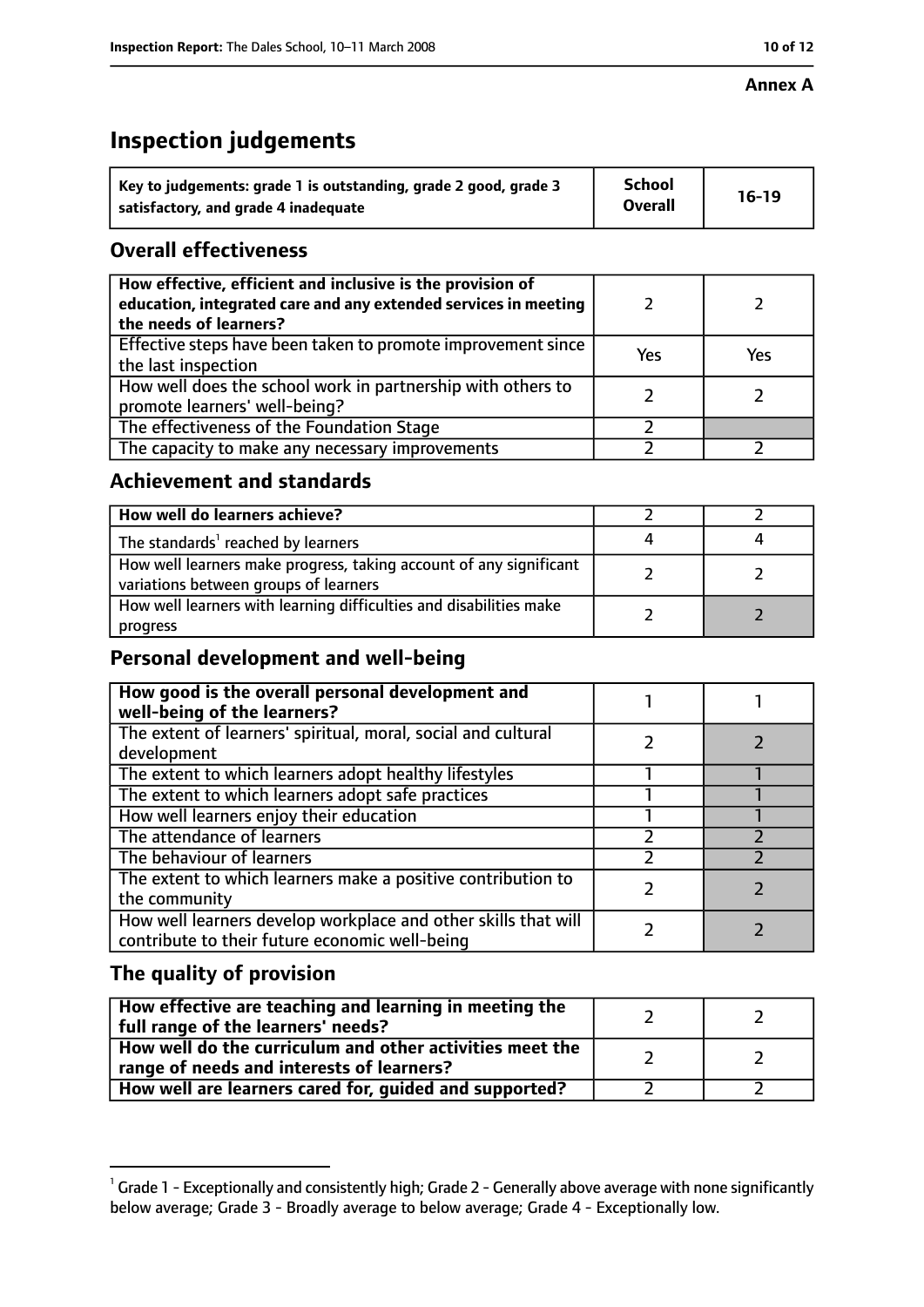#### **Annex A**

# **Leadership and management**

| How effective are leadership and management in raising<br>achievement and supporting all learners?                                                 |               |     |
|----------------------------------------------------------------------------------------------------------------------------------------------------|---------------|-----|
| How effectively leaders and managers at all levels set clear<br>direction leading to improvement and promote high quality of<br>care and education | $\mathcal{P}$ |     |
| How effectively leaders and managers use challenging targets<br>to raise standards                                                                 | フ             |     |
| The effectiveness of the school's self-evaluation                                                                                                  | $\mathfrak z$ |     |
| How well equality of opportunity is promoted and discrimination<br>tackled so that all learners achieve as well as they can                        |               |     |
| How effectively and efficiently resources, including staff, are<br>deployed to achieve value for money                                             | フ             |     |
| The extent to which governors and other supervisory boards<br>discharge their responsibilities                                                     |               |     |
| Do procedures for safeguarding learners meet current<br>qovernment requirements?                                                                   | Yes           | Yes |
| Does this school require special measures?                                                                                                         | No            |     |
| Does this school require a notice to improve?                                                                                                      | No            |     |